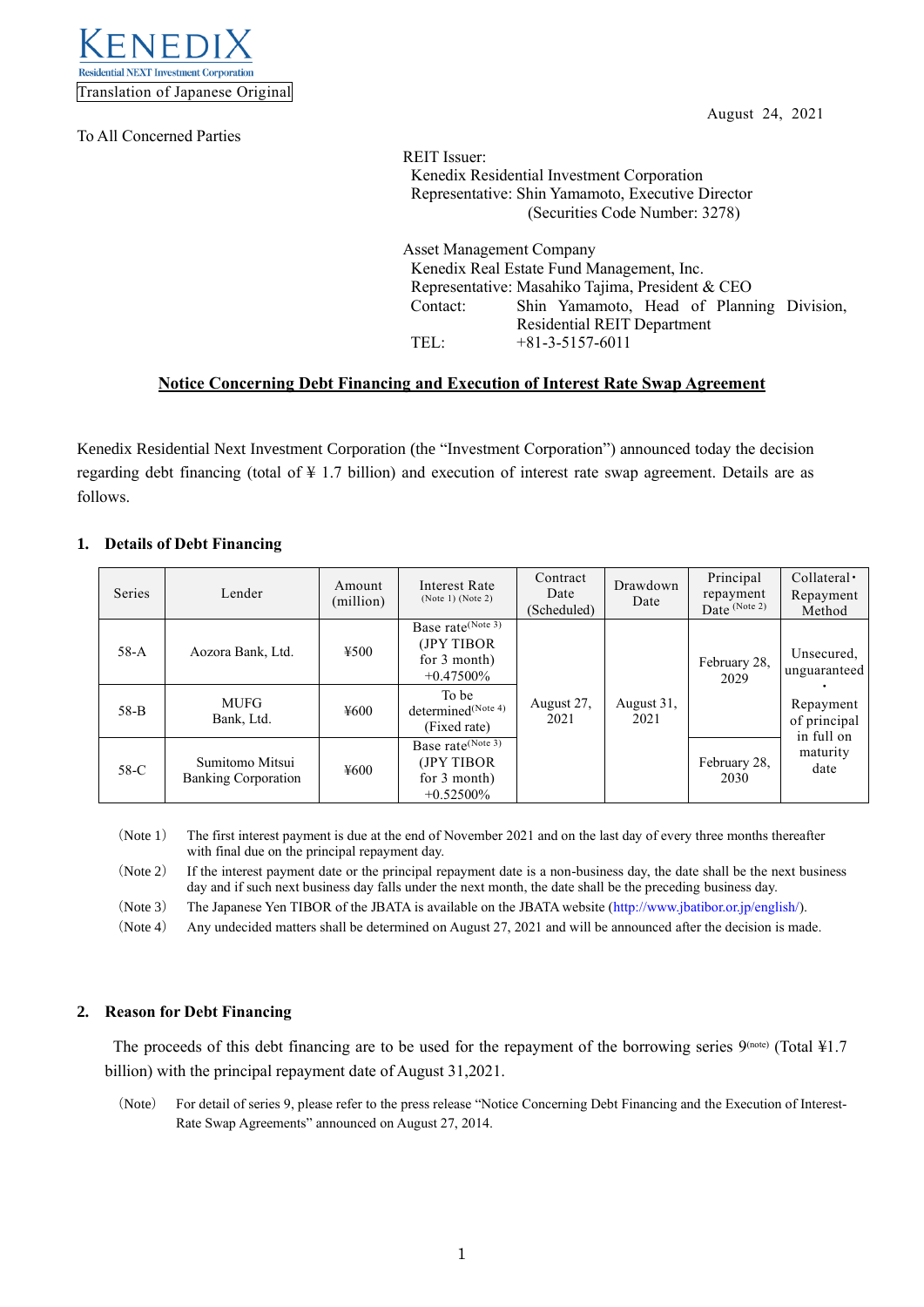

#### **3. Interest Rate Swap Agreements**

(1) Reason for Executing the Interest Rate Swap Agreements

For a hedge against possible increases in future interest rate for Series 58-A and Series 58-C with floating interest rate.

(2) Details of the Interest Rate Swap Agreements

|                         |                                       | Series 58-A                                                                                                                                                                                                                                                                                                                                         |  |  |
|-------------------------|---------------------------------------|-----------------------------------------------------------------------------------------------------------------------------------------------------------------------------------------------------------------------------------------------------------------------------------------------------------------------------------------------------|--|--|
| Counterparty            |                                       | To be determined <sup>(Note)</sup>                                                                                                                                                                                                                                                                                                                  |  |  |
| Notional Amount         |                                       | $\frac{1}{2}$ 500 million                                                                                                                                                                                                                                                                                                                           |  |  |
| Interest<br>Rate        | Fixed interest<br>Rate for payment    | To be determined <sup>(Note)</sup>                                                                                                                                                                                                                                                                                                                  |  |  |
|                         | Floating interest<br>Rate for receipt | Base rate (JPY TIBOR for 3 month)                                                                                                                                                                                                                                                                                                                   |  |  |
| Commencement Date       |                                       | August 31, 2021                                                                                                                                                                                                                                                                                                                                     |  |  |
| <b>Termination Date</b> |                                       | February 28, 2029                                                                                                                                                                                                                                                                                                                                   |  |  |
| Payment Date            |                                       | The interest payment is due at the end of November 2021, and on the last day of every three<br>months thereafter with termination date. (If each payment day is a non-business day, then the<br>payment will be due on the next business day and if the next business day is in the next month,<br>then the previous business day will be applied.) |  |  |

|                         |                   | Series 58-C                                                                                     |  |  |
|-------------------------|-------------------|-------------------------------------------------------------------------------------------------|--|--|
| Counterparty            |                   | To be determined <sup>(Note)</sup>                                                              |  |  |
| Notional Amount         |                   | $\frac{1}{2}600$ million                                                                        |  |  |
| Interest<br>Rate        | Fixed interest    | To be determined <sup>(Note)</sup>                                                              |  |  |
|                         | Rate for payment  |                                                                                                 |  |  |
|                         | Floating interest | Base rate (JPY TIBOR for 3 month)                                                               |  |  |
|                         | Rate for receipt  |                                                                                                 |  |  |
| Commencement Date       |                   | August 31, 2021                                                                                 |  |  |
| <b>Termination Date</b> |                   | February 28, 2030                                                                               |  |  |
| Payment Date            |                   | The interest payment is due at the end of November 2021, and on the last day of every three     |  |  |
|                         |                   | months thereafter with termination date. (If each payment day is a non-business day, then the   |  |  |
|                         |                   | payment will be due on the next business day and if the next business day is in the next month, |  |  |
|                         |                   | then the previous business day will be applied.)                                                |  |  |

(Note) Any undecided matters shall be determined on August 27, 2021 and will be announced after the decision is made.

## **4. Status of the Interest-bearing Liabilities after the Borrowings (as of August 31, 2021)**

|                                                                |                                         |                                 | (Unit: millions of yen) |
|----------------------------------------------------------------|-----------------------------------------|---------------------------------|-------------------------|
| Classification                                                 | <b>Balance Before</b><br>the Borrowings | Balance After<br>the Borrowings | Difference              |
| Short-term borrowings <sup>(Note 1)</sup>                      |                                         |                                 |                         |
| Current portion of long-term<br>borrowings <sup>(Note 2)</sup> | 22,000                                  | 20,300                          | $-1,700$                |
| Long-term borrowings <sup>(Note 3)</sup>                       | 118,020                                 | 119,720                         | $+1,700$                |
| Total borrowings                                               | 140,020                                 | 140,020                         |                         |
| Investment corporation bonds                                   | 7,700                                   | 7,700                           |                         |
| Total interest-bearing liabilities                             | 147,720                                 | 147,720                         |                         |

(Note1) The "Short-term borrowings" shall mean the borrowings with a period of less than or equal to one year from the borrowing date to the repayment date. However, if the first anniversary of the date of borrowings fall under a non-business day, the repayment date shall be the next business day and even if, as a result, the borrowing period exceeds one year, the borrowings shall be categorized as short-term borrowings.

(Note2) The "Current portion of long-term borrowings" shall mean the long term borrowings due within one year.

(Note3) The "Long-term borrowings" shall mean the borrowings with a period of more than one year from the borrowing date to the repayment date.

(Note4) The First Series Unsecured Investment Corporation Bonds (Ranking pari passu among the specified investment corporation bonds) (total issued amount :1.0 billion yen) will be redeemed on August 30, 2021 by using cash on hand.